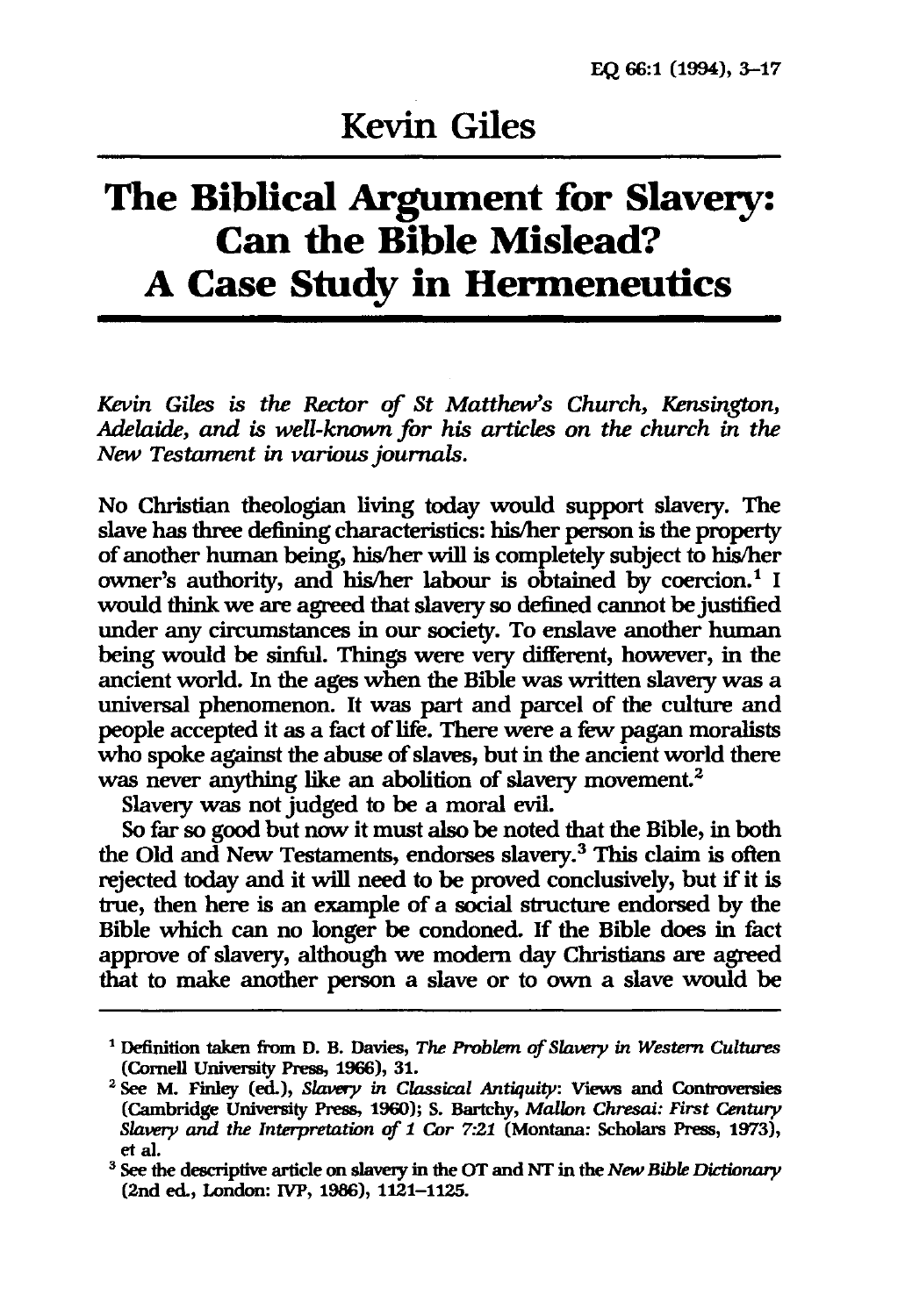sinful, then we have an example where following the Bible literally could mislead. In this instance obedience to the clear teaching of Scripture would lead us into sin. If this is so in this case, then perhaps it could be so in other matters as well. Many Christians, as we all know, believe that a clear parallel is to be seen in biblical comments about the subordination of women. It is claimed that the Bible's teaching on this matter is to be understood largely in the same way as the Bible's teaching on slavery. In both cases the Scriptures reflect social realities accepted by every one at the time when written and endorses them. The Bible gives directives to ensure the welfare of woman and slaves but does not demand their emancipation. Today another standard is required. Human beings should not be enslaved and women should be respected as the social equals of men. In these matters we should not follow the letter of Scripture.

If it can be shown that the Bible does in fact unambiguously endorse both the institution and the practice of slavery, although we cannot now accept slavery in any form, then we will have discovered something about the nature of biblical revelation which will help resolve the present debate about the status and role of women. We will have learnt that Scripture can endorse social structures no longer acceptable, just as we have learnt that the Bible can endorse scientific ideas no longer tenable. The Bible is authoritative in matters of faith and conduct but not necessarily in science, or on how to order social relations.

#### The Bible does not endorse slavery.

Those who argue today for the permanent subordination of women are united in holding that the Bible does not endorse slavery. They are aware that their opponents make this claim and that if it is allowed it would completely undermine their case. They claim that the Bible only regulates the existing institution of slavery to ensure the care of slaves and lays down principles which look to its abolition. For example Knight asks: 'Does Paul's instructions for slaves and masters mean that the Scriptures regard this relationship as a God-ordained institution to be perpetuated? The answer with which we must respond,' he says, 'is no. The apostle Paul instructs men and women in the situation in which they find themselves without implying that he as the spokesman for God desires to perpetuate this situation.<sup>24</sup> Similarly Hurley writes, 'The New Testament treats parent/child and husband/wife relations as ordained of God.

<sup>4</sup>*The New Testament Teaching on Role Relationship of Men and Women* (Baker: Grand Rapids, 1977), 22.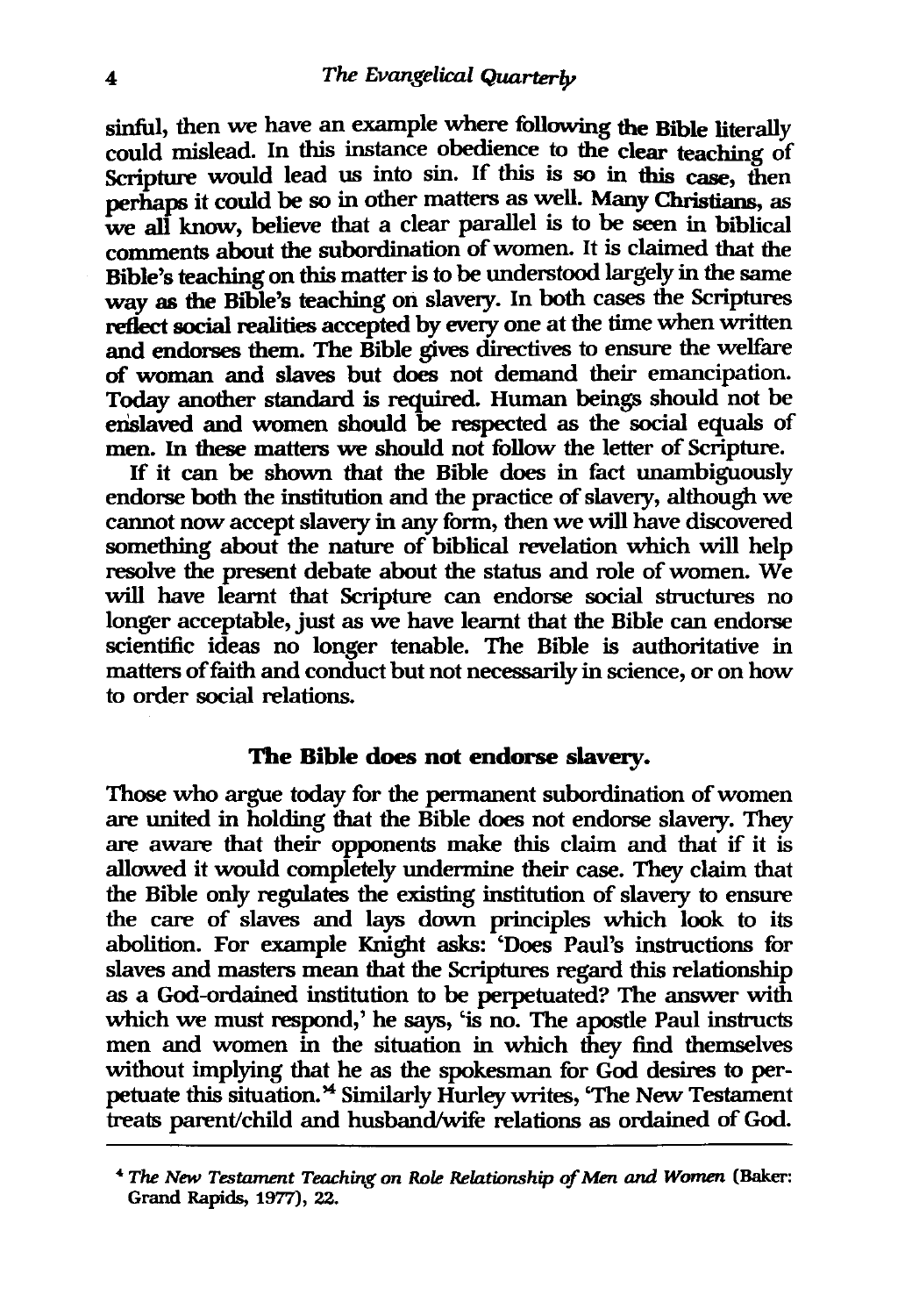Nowhere, however, does it suggest the same for slavery.' And, 'Paul does not endorse slavery, but rather regulates it and indicates its undesirable nature.<sup> $5$ </sup> Parallels in thought can be found in Clark<sup>6</sup> and in more than one place in the recent large symposium edited by Piper and Grudem.<sup>7</sup> Even John Stott quite explicitly takes this position.<sup>8</sup> All these writers who support the permanent subordination of women insist that the Bible does not endorse slavery. Piper and Grudem boldly say the claim that biblical teachings on slavery and the subordination of women are similar is 'superficial and misguided'.<sup>9</sup>

There is no ambiguity at all in the above assertions. These well informed authors insist that the Bible does not support slavery. Many evangelicals would unquestionably accept the word of these conservative Christian leaders. If they say the Bible only regulates slavery and nowhere endorses it then that settles the issue. A little knowledge of history, however, muddies the water. Most theologians until late last century held that the Bible sanctioned slavery. This view is clearly expressed by Clement of Alexandria, Origen, Augustine, Chrysostom, Aquinas, Luther, Calvin and many others. 10 Stuhlmacher maintains that the suggestion that the Bible only allows for slavery while laying down principles for its eventual overthrow originates, as a scholarly exegetical opinion, in the 1875 commentary on Philemon by J. B. Lightfoot. 11 (This was of course an often given, popular opinion of emancipationists.) He argues that Lightfoot departed from the well grounded and critical understanding of Paul's view of slavery as something to be accepted, $12$  because he stood in the midst of the nineteenth century British empire emancipation movement. He implies that Lightfoot unwittingly imposed his own moral values onto the text. In his own discussion of

*<sup>5</sup> Man* and *Woman* in *Biblical Perspective* (London: IVP, 1981), 159.

<sup>&</sup>lt;sup>6</sup> Man and *Woman in Christ* (Michigan: Servant, 1980), 153-160.

*<sup>7</sup> Recovering Biblical Manhood* and *Womanhood* (Wheaton: Crossway, 1991), 65-66, 176-67.

<sup>8</sup>*Issues Facing Christians Today* (2nd ed.; London: Collins, 1990),267.

<sup>9</sup> op. cit, 66.

<sup>&</sup>lt;sup>10</sup> See A. Rupprecht, 'Attitudes on slavery among the Church Fathers', in *New* Dimensions in *New Testament Study*, ed. R. N. Longenecker and M. C. Tenney (Grand Rapids: Zondervan, 1974), 261-277;]. Kahl, 'The Church as Slaveowner', in *The Misery* of *Christianity* (London: Penguin, 1971), 28-33. See also P. Stuhlmacher, Der Brief An Philemon (Neukirchener: Benziger, 1975), 58-66 which has an excursus on how theologians have understood Paul's teaching on slavery.

 $11$  op. cit., 64.

 $12$  For an endorsement of this see, J. M. G. Barclay, 'Paul, Philemon and the Dilemma of Christian SIave-Ownershlp', NTS 37, 1991, 161-186.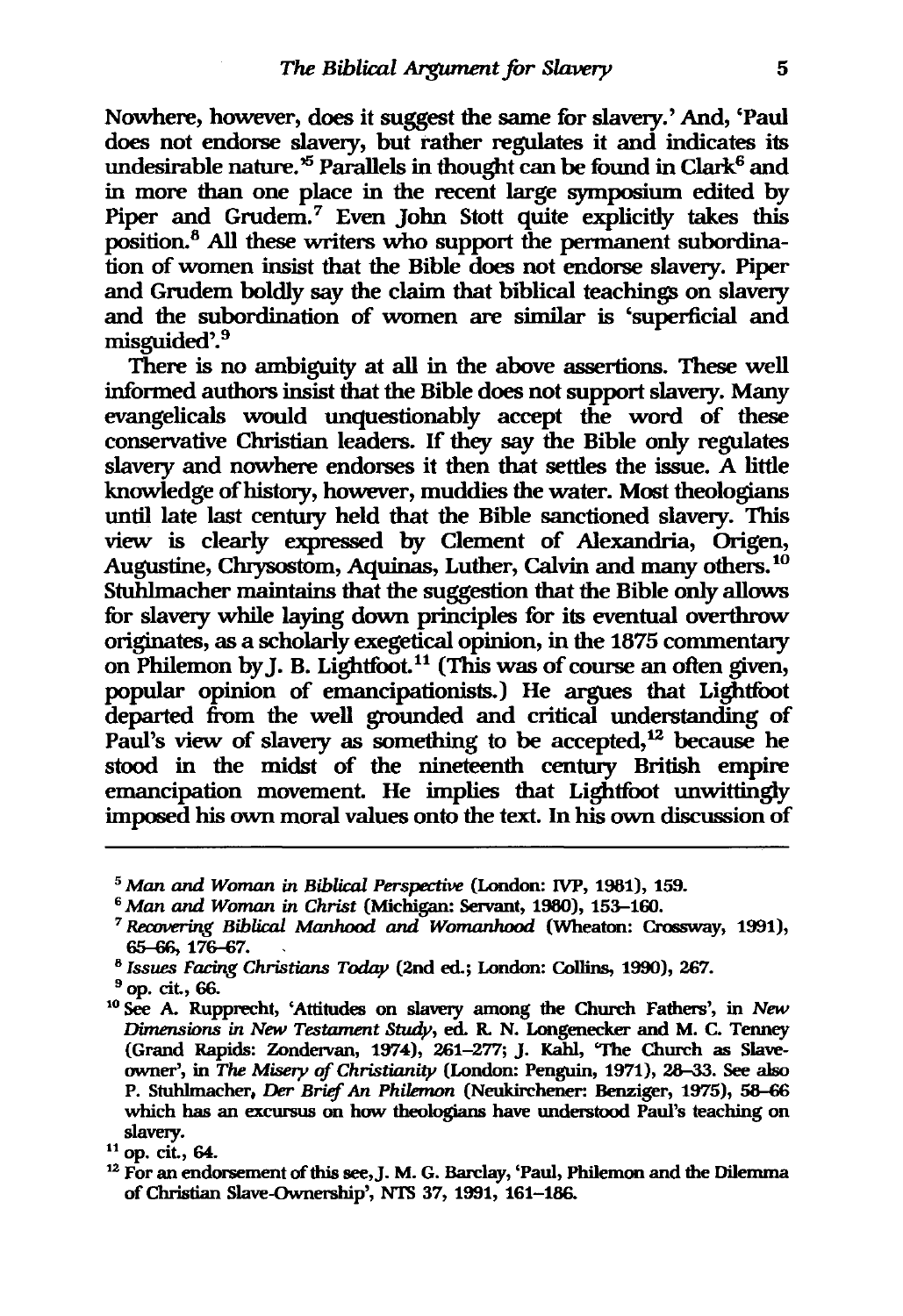this matter Lightfoot says that the lead given in the emancipation of slaves is, 'one of the greatest moral conquests which England has ever achieved.<sup>313</sup>

#### The biblical case for slavery

The argument that the Bible unambiguously endorses slavery has a long history but the case was not developed in any way until the 18th and 19th centuries. Only at this time did a detailed and well argued 'biblical theology' supporting slavery emerge. It was constructed by evangelical scholars living in the slave holding states in the south of the United States who were bitterly opposed to emancipation. They argued that the Bible from cover to cover endorsed slavery. Their opinion is summed up in the Old School (Presbyterian) General Assembly report of 1845 which concluded that slavery was based on 'some of the plainest declarations of the Word of God.<sup>114</sup> Those who took this position were conservative evangelicals of reformed persuasion. Among their number were the best conservative theologians and exegetes of the day, including, Robert Dabney,James Thornwell and the great Charles Hodge of Princeton-fathers of twentieth century evangelicalism and of the modem expression of the doctrine of biblical inerrancy.15 As late as 1957 John Murray of Westminster Theological Seminary was still arguing that these men were basically correct in their understanding of the Bible. He too argued that the Bible allows for the institution of slavery. 16

These southern evangelicals contended relentlessly that slavery was explicitly endorsed by both Testaments and to oppose that institution was a denial of the authority of Scripture.<sup>17</sup> In the protracted debate with other Christians the southerners were able to

<sup>13</sup> st *paurs Epistle to the Colossians and to Philemon* (Grand Rapids: Zondervan, rev. ed. 1879), 320. It is interesting to note that the next scholarly English commentary on this epistle dissents from Lightfoot's opinion, calling it 'a mistake'. See M. R. Vmcent, *The Epistle to the Philippians and Philemon* (Edinburgh: T 61' T CIark, 1897), 166.

<sup>14</sup> Quoted in J. Murray, *Principles* of *Conduct* (London: IVP, 1957), 260.

<sup>15</sup> See D. F. Wells, *Reformed Theology* in *America* (Grand Rapids: Eerdmans), 1985.

<sup>&</sup>lt;sup>16</sup> Op. cit., 93-102. Murray accepts that Scripture endorses slavery but to safeguard himself he takes up the argument popularised by Thornwell that slavery is only the property of one man in the labour of another, not the property of man in man. This is an absurd bit of special pleading. Slavery by definition involves owning the person and his labour.

<sup>&</sup>lt;sup>17</sup> By far the best account of this story is H. Shelton Smith, *In His Image*, *But* . . . Racism in Southern Religion, 1780-1910 (North Carolina: Duke University Press, 1972). See also w. S. Jenkins, *Pro-Slavery Thought* in *the Old South,* (Mass: Peter Smith, 1960); W. M. Swartley, *Slavery*, *Sabbath, War and Women* (Ontario: Herald, 1983), 31-66.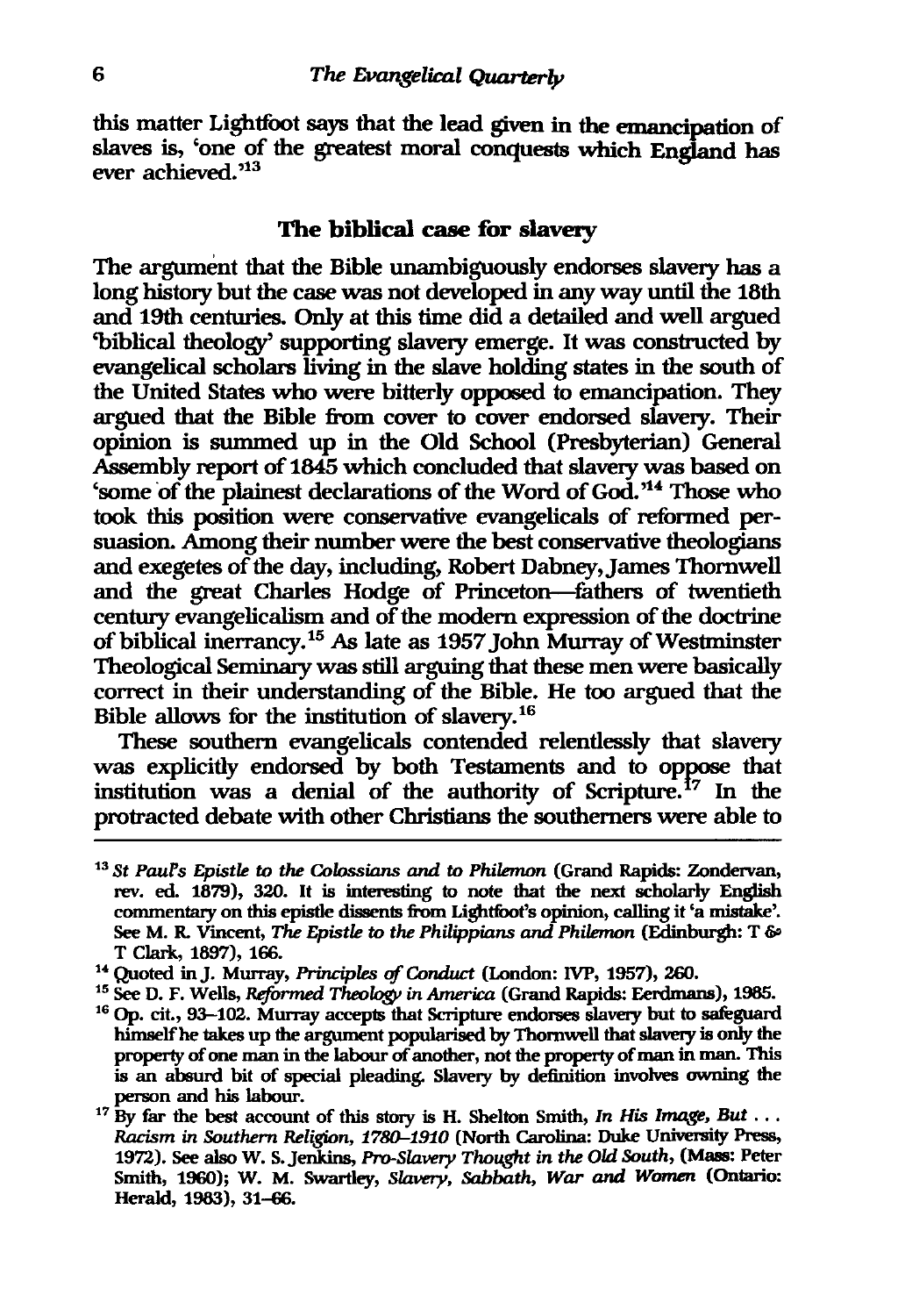refine their arguments to such a point that their opponents found appeal to the Bible pointless. Because these defenders of slavery had the very highest doctrine of Scripture and developed their argument in the face of unmitigated opposition what they concluded is of utmost importance. In outlining the biblical case for slavery I will therefore briefly summarise their case. The written defences of slavery from the pens of these evangelicals were legion but they are not easily obtainable today. The most accessible original sources I discovered were the collection of essays in the reprinted book, Cotton *is* King and *Pro-Slavery* Arguments, first published in 1860,16 and the Banner of Truth reprints of the writings of Robert Lewis Dabney,<sup>19</sup> James Henry Thornwell<sup>20</sup> and Charles Hodge.<sup>21</sup> No one can really appreciate how certain these evangelicals (and others I will quote from secondary sources) were that the Bible endorsed slavery, or of the vehemence of their argumentation unless something from their writings is read. I can only give a pale reflection of their righteous zeal for 'the biblical case for slavery'.

## *1. Slavery established*

The curse of Noah was seen as the divine initiation of slavery. After he awoke and discovered that one of his sons, Ham, had seen him naked Noah cursed him and through him his son Canaan saying: 'a slave of slaves shall you be to your brothers' (Gen 9:25). In the first

<sup>20</sup>*The Collected Writings of lames Henry ThornweU,* ed. D. M. Palmer, vols. 1-4 (London: Banner of Truth, 1986) and *The Life and* Letters of *lames Henry ThornweU,* ed. B. M. Palmer (London: Banner of Truth, 1986). His defunce of slavery is mainly found in vol. 4, pages 387-436. He also refers to other writings of his on this matter which were not available to me.

 $18$  (Ed.) E. N. Cartwright, reprinted by 'The Basic Afro-American Reprint Library', 1968.

<sup>&</sup>lt;sup>19</sup> Discussions of Robert Lewis Dabney, vols. 1-3 (London: Banner of Truth, 1981). Dabney's biblical arguments for slavery can be found in vol. 3, 33-38. When read with his two essays in volume 2 which outline his opposition, firstly to the ordination of women and secondly, to the ordination of negroes we catch a good glimpse, first hand, of the opinions of the man, Archibald Alexander, the great reformed scholar called, 'the best teacher of theology in the United States, if not in the world'. (This quote is taken from the dust jacket of the reprint). I was not able to obtain his 'full biblical case for slavery' entitled *The Defence of Virginia and the South,* to which he refers in the above essay.

 $21$  Dabney and Thornwell argue that the institution of slavery is endorsed by the Bible and therefure pleasing to God but it is to be noted that Hodge was more moderate. He only argued that the institution was allowed in Scripture and therefore by God. His extended defence of slavery is found in his essay in *Cotton* is King, but also given briefly in his commentary, *Ephesians* (London: Banner of Truth, 1964), 365-366.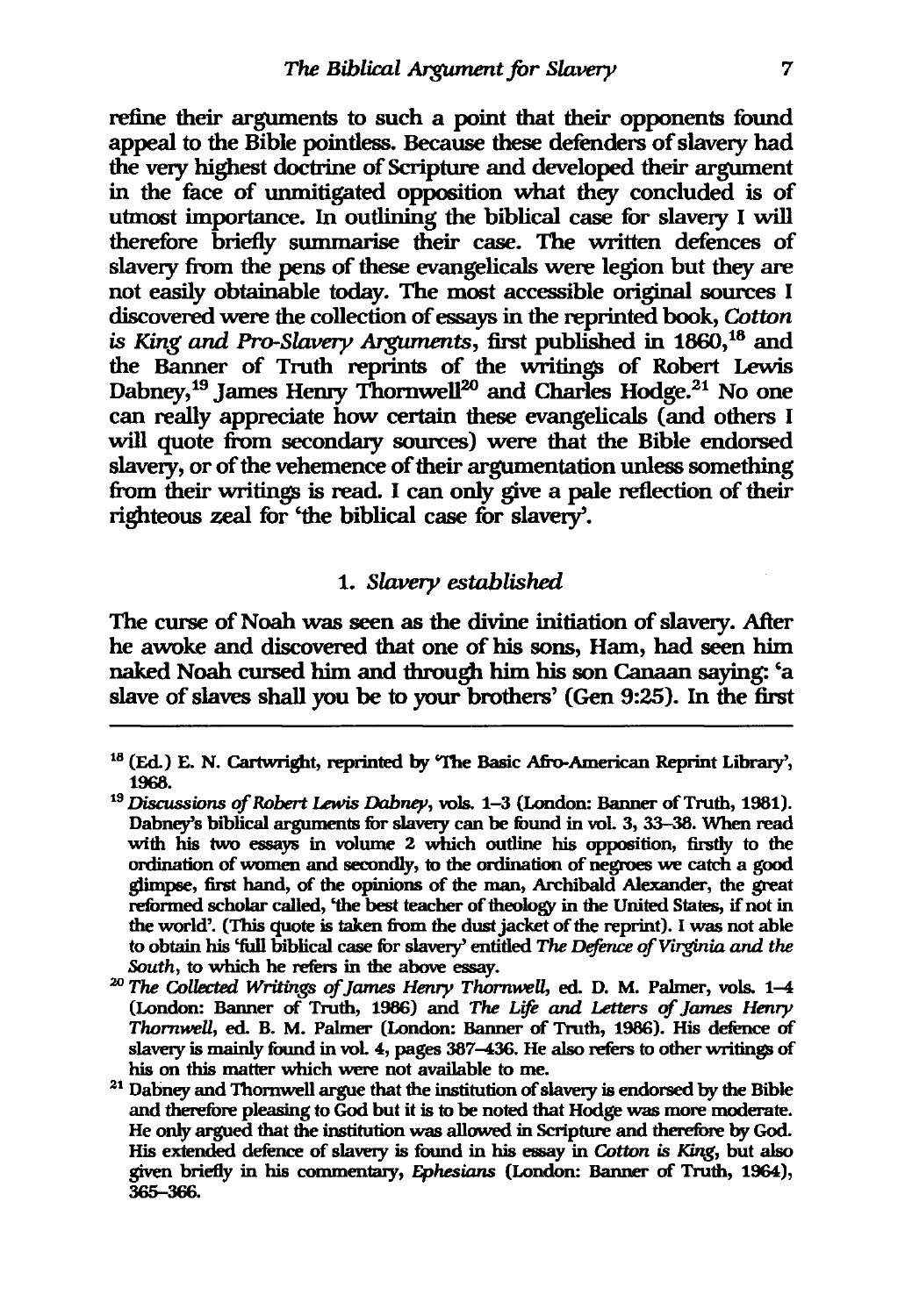instance this story was quoted to prove that God himself instituted slavery. Thus Alexander McCaine, a southern evangelical, quite typically concluded, Noah 'spoke under the impulse and dictation of heaven. His words were the words of God himself, and by them was slavery ordained. This was an early arrangement by the Almighty, to be perpetuated for all time.<sup>222</sup> John Murray also sees slavery being prophetically established in this story.<sup>23</sup> The second deduction drawn from this passage was that it made the white races supreme and the black races their servants. Ham according to a long tradition, was taken as the father of the black races of Afiica, Shem the father of the Semites and Japheth the father of the white gentile peoples. This interpretation is not given in recent commentaries but I find it clearly spelt in my copy of Griffith Thomas' commentary on Genesis coming from about  $1920.^{24}$  Here we need to recall that until very recently most white people thought that they were ordained by God to lead the black races and for this reason this interpretation of the Noah story seemed very natural. In South Afiica, the Reformed Church also repeatedly appealed to this text to support the right of whites to rule over blacks.

### *2. Slavery practised*

The fact that all the patriarchs had slaves was taken to be of great significance. Abraham, 'the friend of God' and 'the father of the faithful', brought slaves from Haran (Gen 12:50), armed 318 slaves born in his own house (Gen 14:14), included them in his property list (Gen 12:16, 24:35-36), and willed them to his son lsaac (Gen 26:13-14). What is more, Scripture says God blessed Abraham by multiplying his slaves (Gen 24:35). In Abraham's household Sarah was set over the slave, Hagar. The angel tells her, 'return to your mistress and submit to her' (Gen  $16:9$ ).<sup>25</sup> At God's command Joshua took slaves (Josh 9:23), as did David (1 Kings 8:2,6) and Solomon (1 Kings 9:20-21). Likewise, Job whom the Bible calls 'blameless and upright', was 'a great slaveholder'.26 If these godly men held

<sup>&</sup>lt;sup>22</sup> Slavery Defended From Scripture, 1842, quoted in *In His Image*, 130.

<sup>23</sup>*Principles* of *Conduct,* 96.

*<sup>24</sup> Genesis: A Devotional Commentary* (Grand Rapids: Eerdmans, reprint 1953), 95-99.

<sup>25</sup> See A. B. Bledsoe, 'Liberty and Slavery', in *Cotton is King,* 333-340; T. Stringfellow, 'The Bible Argument: or Slavery in the Light of Divine Revelation', ibid., 464-472, or in more detail, J. H. Hopkins, *A Scriptural, Ecclesiastical, and Historical Vrew* of *Slavery, from the Days* of *the Patriarch Abraham, to the Nineteenth Century,* (New York, 1864), 76ff.

<sup>26</sup> So Stringfellow, op. cit., 470-471. He refers tojob 1:15-17, 3:19, 4:18, 7:2, 31:13, 42:8 etc., where job speaks of his slaves.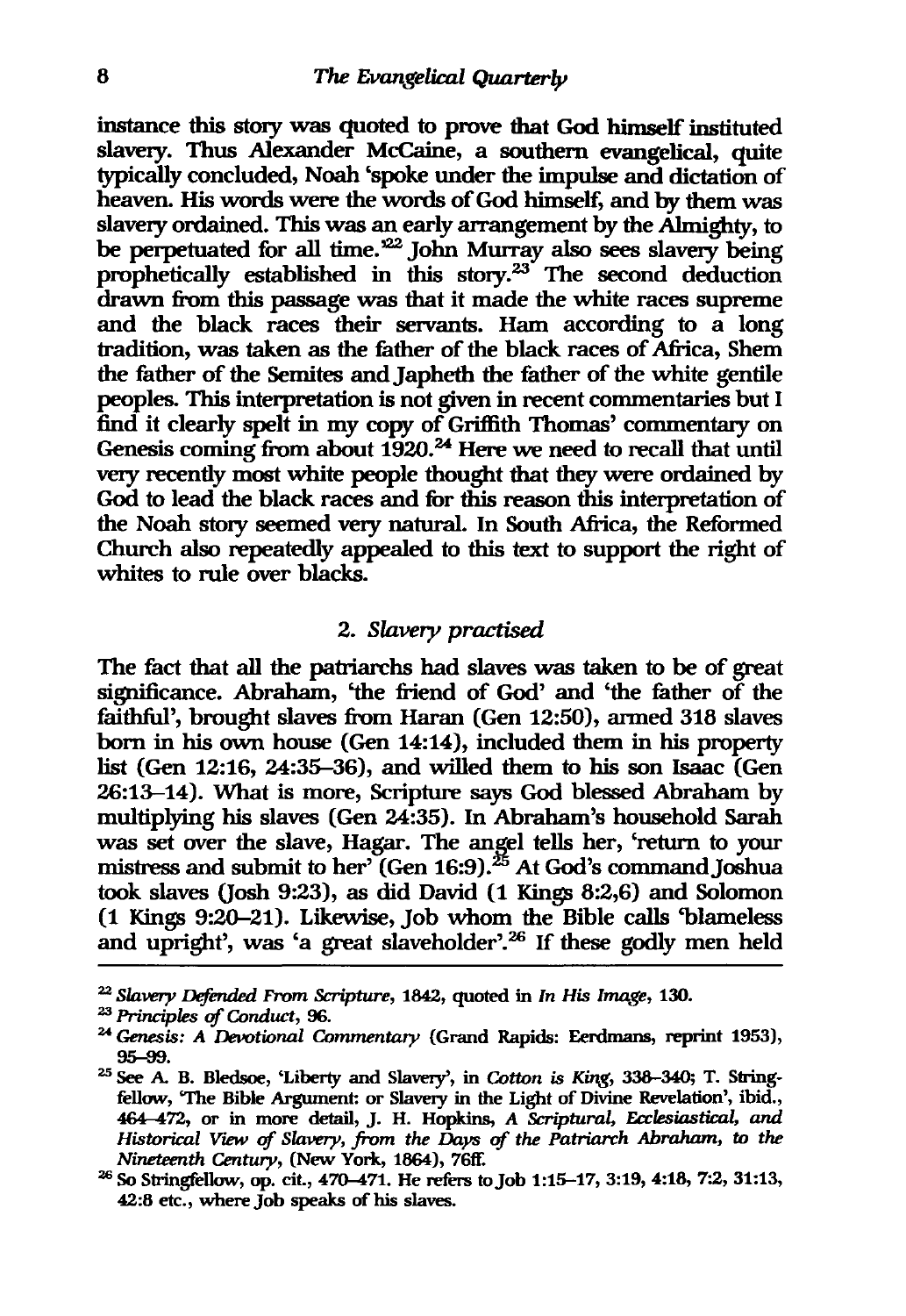servants in bondage, it was impossible therefore to consider slave holding a sin. Bledsoe is only one of many who concluded just the opposite. The 'sin of appalling magnitude' was not slave holding but the claim by the abolitionists that slave holding was a sin. To suggest such a thing was 'an aggravated crime against God'.<sup>27</sup>

#### *3. The moral* Law *sanctioned and regulated slavery*

The fact that slavery is twice mentioned in the ten commandments (the 4th and 10th) was also seen to be very important in revealing the mind of God. The ceremonial law was temporary but not the moral law.

This perfectly reflected the mind of God. These Christians recognised that here as elsewhere in the moral law God was regulating slavery and instructing masters how to behave towards their slaves. They thus asked the question of the abolitionists: would God regulate something in the moral law which was intrinsically wrong? The importance of these references to slavery in the decalogue is seen in the address 'to all the churches of Jesus Christ' put out by the General Assembly of the Presbyterian Church in the Confederate States of America in December 1861. It began, 'God sanctions slavery in the first table of the decalogue, and Moses treats it as an institution to be regulated, not abolished; legitimated and not condemned.<sup>28</sup> Because the opponents of slavery argued that God only permitted slavery, in a way similar to divorce, Leviticus 25:44-46 became a key text in the biblical case for slavery. In this passage of Scripture, which has God himself speaking, the Jews are told, 'you may also buy male and female slaves from among the nations ... you may bequeath them to your sons after you, to inherit as a possession for ever.' If I may quote just one typical example, the Revd James Smiley, an old school Presbyterian, took this to mean that God had given 'a written permit, to the Hebrews, then the best people in the world, to buy, hold and bequeath, men and women, in perpetual servitude.<sup>29</sup> Charles Hodge summed up the conclusions of these evangelicaIs when he wrote, 'the fact that the Mosaic institutions recognised the lawfulness of slavery is a point too plain to need proof, and is almost universally admitted.<sup>30</sup>

<sup>27</sup> Op. cit., 340.

<sup>&</sup>lt;sup>28</sup> Quoted in *In His Image*, 196.

<sup>29</sup> Ibid., 132. For a similar opinion see also Bledsoe, 340, and Stringfellow, 476 in Cotton is King.

<sup>30</sup> See his essay, 'The Bible Argument On Slavery', in *Cotton* is King, *859.*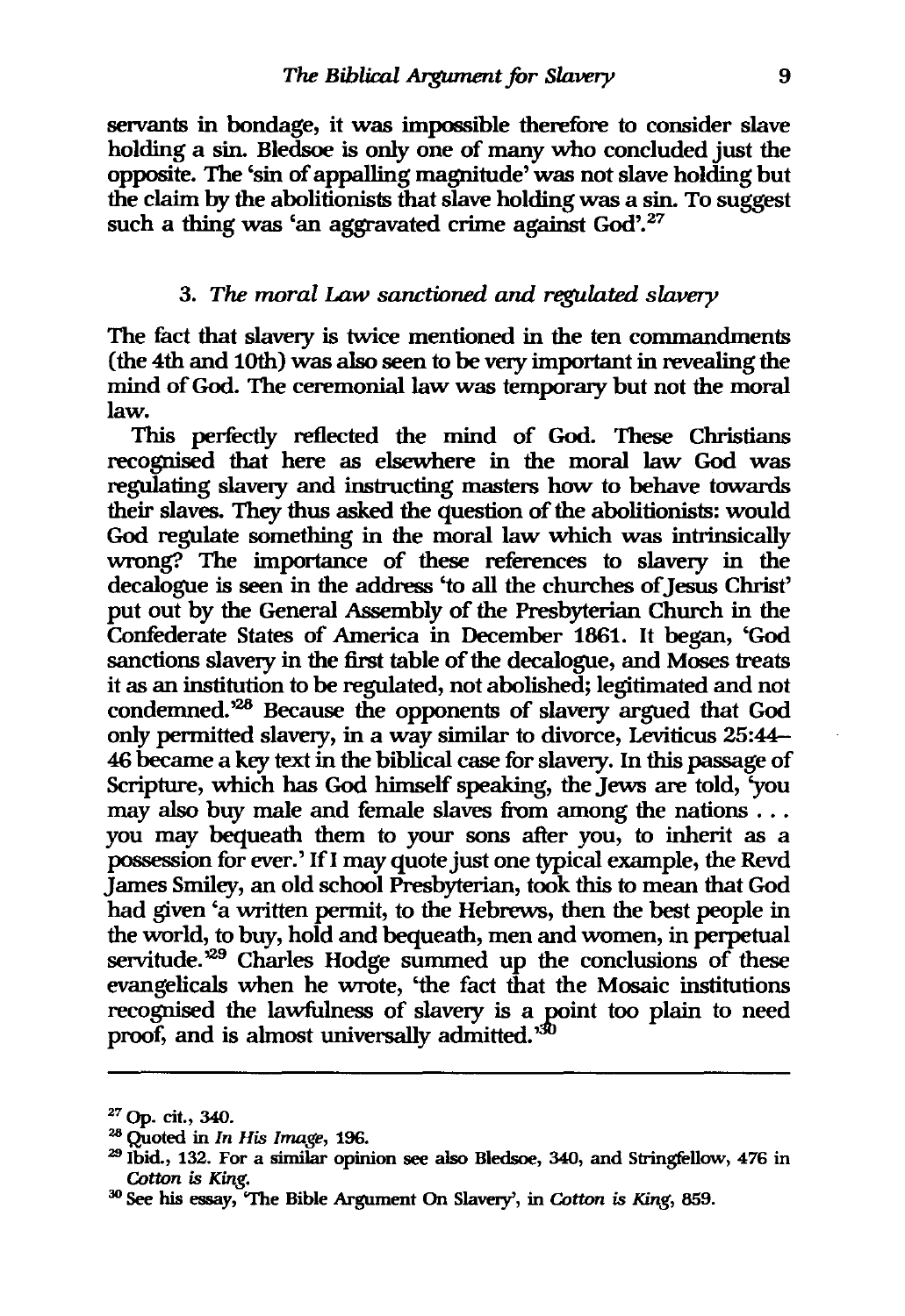#### 4. *Jesus* accepted *slavery*

The Gospels do not record a single word by Jesus which could be read as explicitly endorsing slavery, a point abolitionists were quick to note. But the evangelicals who adamantly held that the Bible sanctioned slavery had a reply. They noted that in the Gospels the specific word for a slave (doulos) is found over 70 times. In some of the best known parables slaves are prominent characters (see Matt 13:24-30, 18:23-35, 22:1-14, Lk 12:35-40, 14:15-24 etc),<sup>31</sup> and Jesus often encountered slavery (eg Lk 7;2-10, 22:50 etc). But not one word of criticism did the Lord ever utter against slavery. He was quick to attack moral evil but not slavery. His silence, rather than being a criticism of slavery, the southern evangelicals argued, showed that he approved of slavery. Stringfellow, sums up the case thus. 'I affinn then, first (and no man denies) that Jesus has not abolished slavery by prohibitory command: and second, I affinn, he has introduced no new moral principle which can work its destruction, under the Gospel dispensation: and the principle relied on for this purpose, is a fundamental principle of the Mosaic law, under which slavery was instituted by Jehovah himself.<sup>32</sup>

# *5. The apostles upheld slavery*

If Jesus did not comment directly on bondage it was different with the apostles. In no less than seven passages they speak directly in support of slavery, usually demanding that slaves accept their lot in life and telling masters to treat their slaves kindly (see 1 Cor 7:20–21, Eph 6:5-9, Col 3:22-25, 1 Tim 6:1-2, Tit 2:9-10, Phlm 10-18, 1 Peter 2:18-19). For many evangelicals who felt their conscience was bound by the letter of Scripture it was clear that the apostles endorsed slavery. In most instances their instructions to slaves were given in parallel to instructions to wives to be subordinate and children to be obedient. They reasoned that to reject the comments about slavery called into question the authority also of husbands and parents. It was obvious that the apostles held these matters to be of equal force.<sup>33</sup> In commentating on the related exhortations in

<sup>&</sup>lt;sup>31</sup> For a modern rediscovery of this see M. A. Beavis, 'Ancient Slavery as an Interpretative Context for the New Testament Parables with Special Reference to the Unjust Steward (Luke 16:1-8)', JBL, 1992, 17-35.

<sup>32</sup>*Cotton is King, 480.* 

<sup>&</sup>lt;sup>33</sup> As we have noted, most modern day supporters of the permanent subordination of women claim the addresses to slaves are somehow different. This claim is exegetically fallacious and was opposed by the pro-slavery theologians. As far as I ,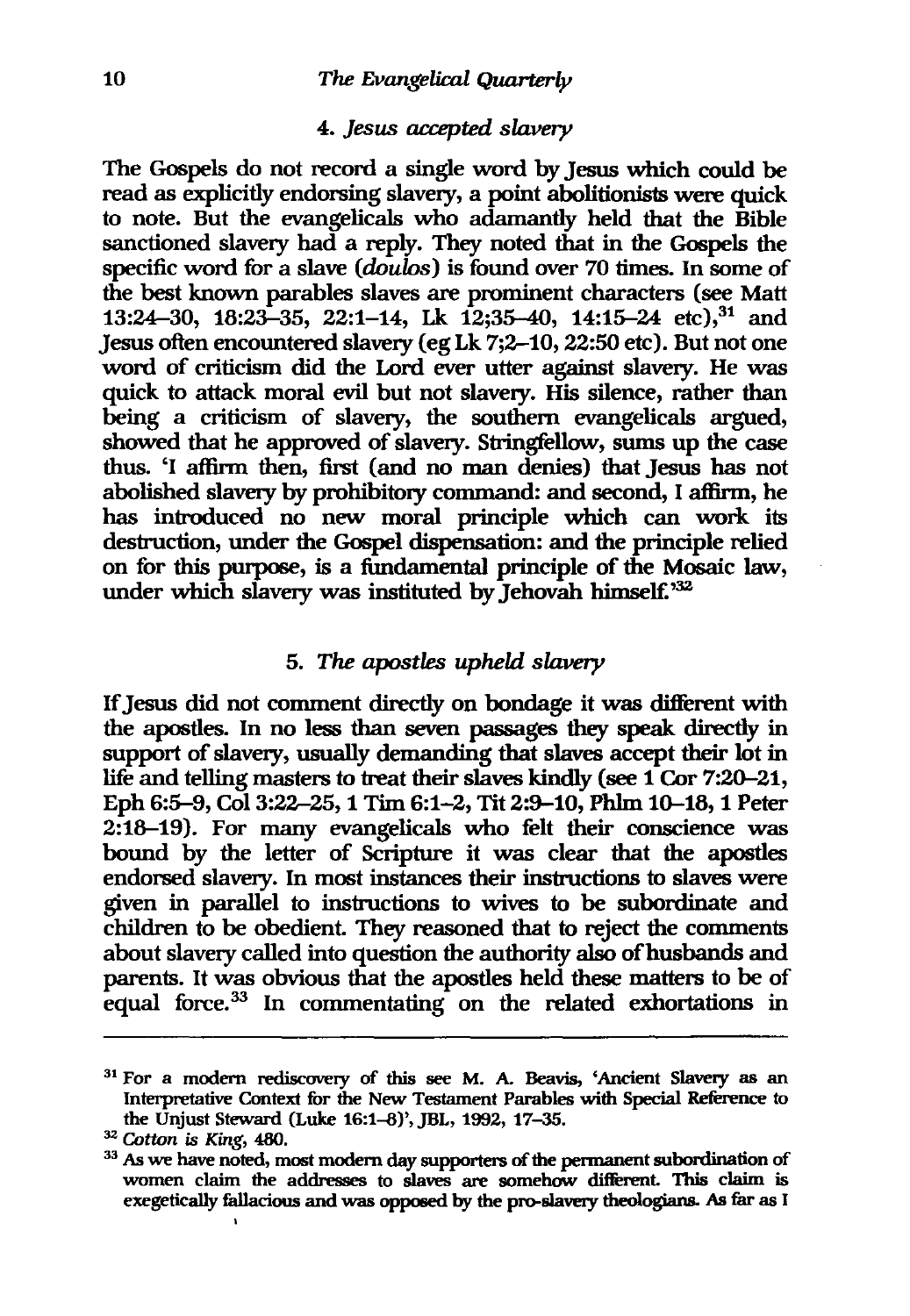Ephesians, Hodge wrote, 'what the Scriptures teach, is not peculiar to the obedience of the slave to his master, but applies to all the other cases in which obedience is regulated ... it applies to children in relation to their parents and wives to their husbands. Those invested with lawful authority are the representatives of God. The powers (ie those invested with authority) are ordained by God. $34$  The instructions to slaves, Hodge and the others also noted, were grounded on weighty theology. For this reason they argued, they were not simply directives applicable only to a past age. Slaves were to be subservient and content with their lot because this was how they were to serve Christ (Eph 6:5, Col 3:22), honour God (1 Tim 6:1, Tit 2:9) and learn the Christian virtue of suffering (1 Peter 2:18). The example of Onisimus, which the abolitionists were wont to quote, was shown to point in the opposite direction. That Paul sent this Christian slave back to his Christian master proved that the institution of slavery was sacred to the apostle. But one text above all the others clinched the pro slavery argument. In 1 Tim 6:1-3 slaves are told to accept their status and obey their masters because this is commanded by 'our Lord Jesus Christ'. This text played the same role as 1 Tim 2:11-14 has in the debate about women. If we are committed to obey every word of Scripture then these two texts do not leave much room for emancipationists.

The essence of 'the biblical argument for slavery' was that 'human bondage' was grounded in the unchanging moral law, accepted by Jesus in the Gospels and unambiguously endorsed by the apostles. It therefore could not be sinful to buy, own, or sell slaves. There were other forceful arguments in favour of slavery which did not explicitly quote texts, though they often built on biblical ideas, but these are of less interest to us. One of the more important ones was the constant appeal to a God-given order of things. It was maintained that God had appointed some to lead and some to follow and to suggest that all were equal was absurd. Dabney thus wrote, 'men are not naturally equal, in strength, talent, virtue, or ability; and different orders of human beings naturally inherit different sets of rights and franchises<sup>2,35</sup> Or again, 'the negro  $\dots$  is a subservient race; he is made to follow, and not to lead'.<sup>36</sup> Similarly, the Vice President of the Confederate States, Alexander Stephens, asserted, 'the negro is not equal to the white man; slavery--subordination to the superior race

can see they were united in seeing these injunctions as of one kind. For example see Bledsoe, 354, Stringfellow, 480-481, Hodge, 848--849, in *Cotton* is King, and Thornwell in *Collected Writings,* 4,386.

*<sup>34</sup> Ephesians, 366.* 

*<sup>35</sup>* Discussions, 116.

<sup>&</sup>lt;sup>36</sup> Ibid., 203.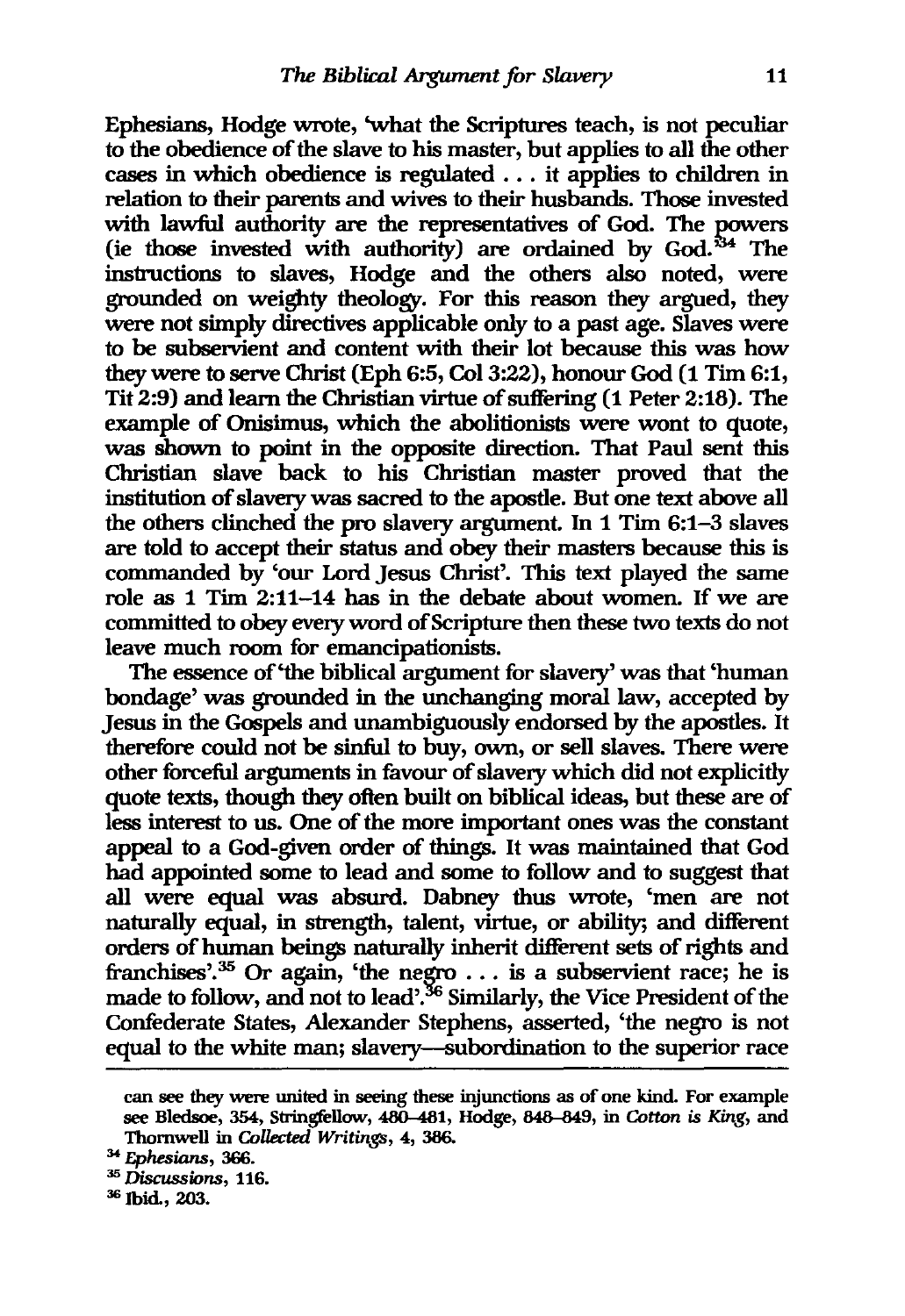- is his natural and normal condition,' and this is 'in conformity with the ordinance of the creator'.<sup>37</sup> Thornwell also concluded that God himself ordered society placing 'masters and servants (he is referring to slaves), each in their respective spheres'.<sup>36</sup> Ones position he attributes to 'divine providence'. Because this ordering comes from God there can be no thought of injustice. The slave has been 'assigned to a particular position in this world' by the Almighty.<sup>39</sup>

The force of this cumulative argument, based so heavily on biblical exegesis, may not strike us today. It could be that we are so convinced that the Bible does not support slavery, or not care if it does for the whole issue seems somewhat irrelevant to us, that we fail to see just how compelling these arguments were in their day-and for that matter still are. The opinions of the proponents may bring this home to us. For example, in 1835, the Presbyterian Synod of West Virginia fiercely assailed abolition, calling it 'a dogma', contrary 'to the clearest authority of the word of God'.<sup>40</sup> In 1845 the Old School, Presbyterian Assembly stated that slavery was based on 'some of the plainest declarations of the Word of God."1 Thomas Smith, added, 'upon this rock (the Bible) let the South build her house, and the gates of hell shall not prevail against it.<sup>42</sup> Robert Thornwell in an even more combative spirit said, 'our policy is to push the Bible argument (for slavery) continually, drive abolitionism to the wall, to compel it to assume an anti-Christian position. $43$ Finally, we quote Charles Hodge. He wrote, 'if the present course of the abolitionists is right, then the course of Christ and the apostles was wrong.' To call slavery sinful, he added was, 'a direct impeachment of the Word of God'.<sup>44</sup> Such quotes could be multiplied many times over. These southern evangelicals, steeped in reformed theology, committed to the authority of Scripture, were totally convinced that the Bible endorsed both the practice and the institution of slavery. Nothing upset them more than the repeated attacks by those wanting to abolish slavery. How could anything clearly taught by Scripture possibly be wrong, let alone sinful, they asked? The only conclusion they could draw when the abolitionists attacked them for enslaving the Negro was that these people did not

- 37 Quoted in *In His Image, 183-184.*
- *38 Collected Writings,* 4, 428.
- 39 Ibid., 430.
- <sup>40</sup>*In His Image, 79.*
- 41 Quoted in Murray, *Principles,* 260.
- <sup>42</sup>Quoted in *In His Image, 172.*
- 43 Ibid., 136.
- « See *Cotton is King, 849.*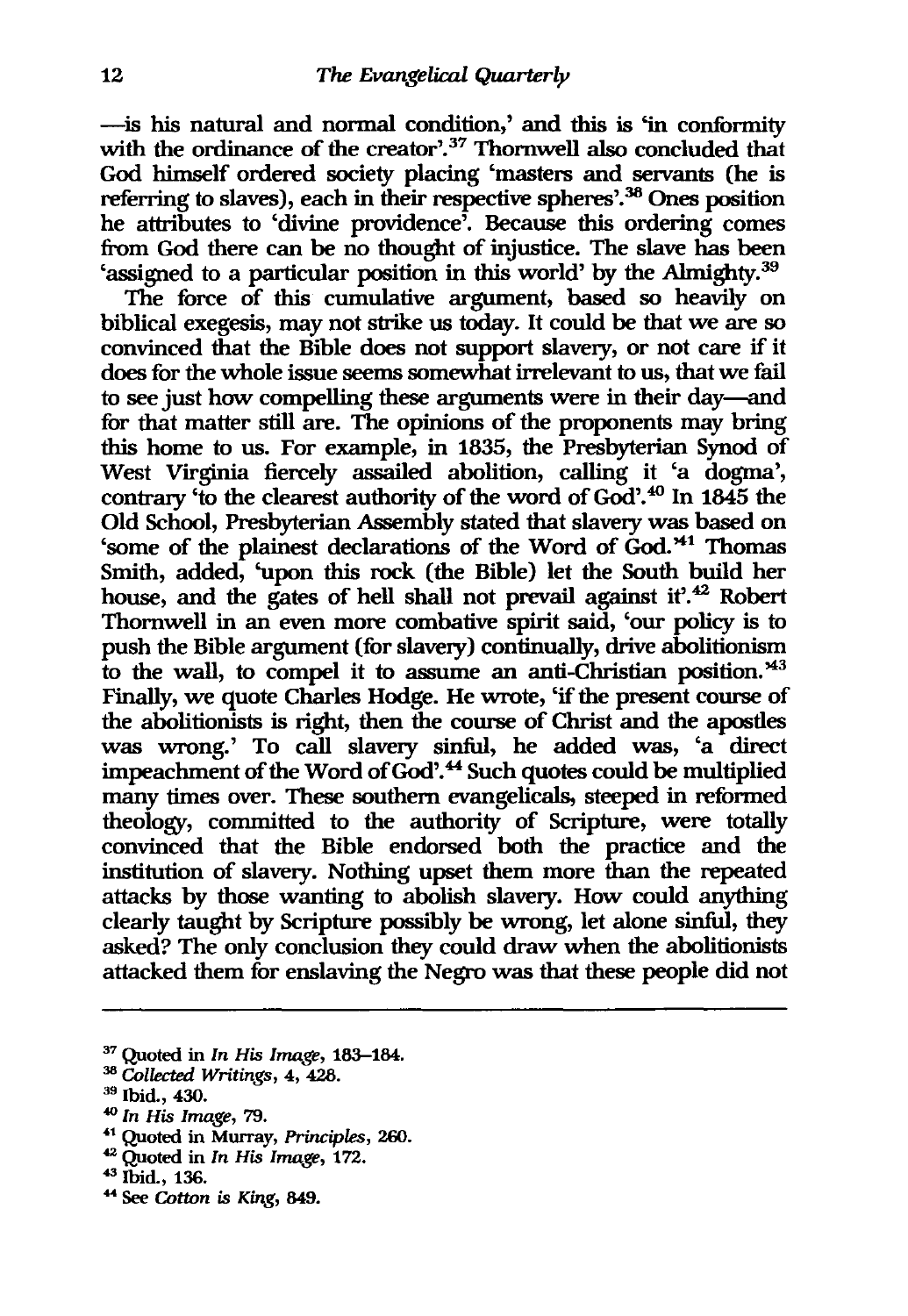stand under Scripture. Frequently they called them 'heretics' and  $'infidels$ . $45'$ 

The bitter ill will between the pro and anti slavery forces in the Presbyterian church led to a split in 1838 between the conservative 'Old School' supporters of slavery and those committed to the abolition of slavery, 'the New School', who the southerners thought were not true Calvinists. This schism, the pro slavery group claimed, was a result of doctrinal differences, mainly centring on the authority of Scripture. But historians have generally concluded that the real issue was the differing attitudes to slavery.<sup>46</sup> Later when war broke out between the North and the South many of the southern clergy took up arms against the 'infidel' Yankee because they believed the truth of Scripture was at stake. R. J. Dabney was chief of staff for T. J. (Stonewall) Jackson.<sup>47</sup> These men were willing to kill or be killed because, for them, the authority of Scripture was the fundamental issue. The loss of the war did not change their mind. Southern evangelicals remained virtually united until very recent times in their belief that the Bible set whites over blacks.

## **Hermeneutical reflections**

I do not think any Christian today would endorse slavery under any circumstances and certainly not as it was practised in the old south. In that context it degraded the blacks, excluding them from having any control whatsoever over their own life, and subjected them to terrible cruelties. They were slaves in perpetuity, their children were born into slavery, they were forbidden formal education, they were severely punished for any act of disobedience, their families were commonly split up as children were sold off, and the women were always vulnerable to the sexual advances of white men which they were powerless to resist. These things were, as a general rule, the norm. I do not have to mention the additional abuses which were very common, for slavery in the old south was by its very nature a terrible thing. It was a 'heinous sin' as the abolitionists repeatedly proclaimed.<sup>48</sup> Nevertheless, learned, devout evangelical Christians,

<sup>&</sup>lt;sup>45</sup> In His Image, 187-197; Thornwell, *Collected Writings*, 405.

 $46$  Ibid., 89-91

<sup>47</sup> Ibid., 189ft:

<sup>46</sup> There are several excellent collections of documents which describe North American slavery. Possibly, the most significant is Theodore Weld's, *American Slavery As It Is: Testimony of a Thousand Witnesses, 1839, republished in <i>Slavery In America,* ed. R. O. Curry (Illinois: Peacock, 1972). See also W. L. Rose (ed.), *A Documentary History of Slavery* in *North America* (Oxford University Press, 1976); N. R. Yeldman (ed.), *Life Under the 'Peculiar' Institution* (New York: Rinehart and Wilson, 1970), et al.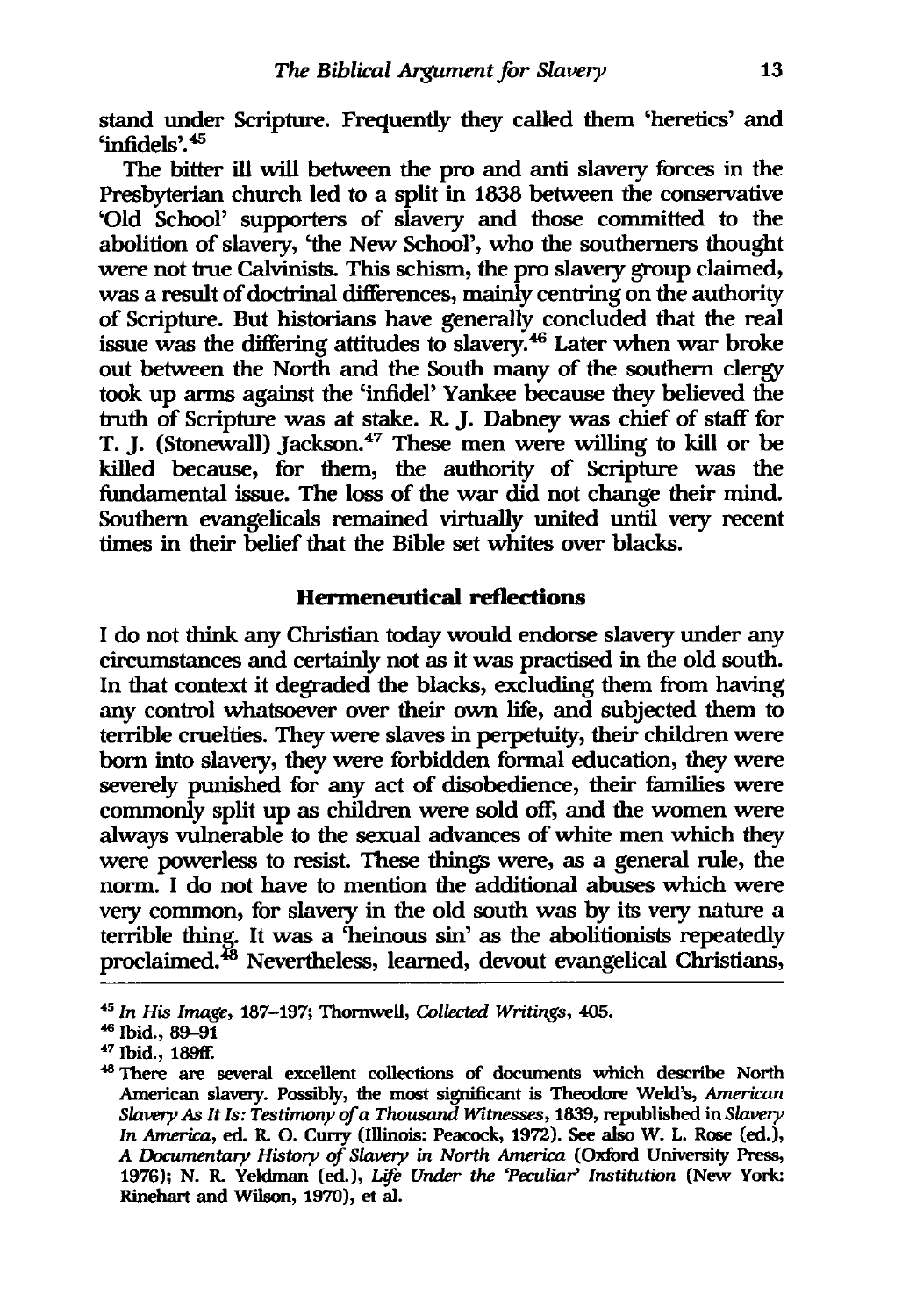with the Bible in their hand supported slavery with missionary zeal. True, they were opposed to gross cruelty to slaves and to the sexual exploitation of the women, but not to the institution itself. But in supporting the institution they also allowed for the worst of the abuses to continue unchecked. When this terrible injustice was constantly before their eyes and their fellow Christians were crying out to them to show some insight and compassion, why was it, we must ask, that these evangelical Christians were so blind and hard? It would be difficult not to see self interest as the root cause but the stated cause was always the Bible's teaching. In trying to evalaute 'the biblical case for slavery' it would seem that there are only three possibilities:

1. Those evangelicals who supported slavery with such fervour last century were mistaken in their interpretation of the Scriptures. The Bible does not in fact support the practice or the institution of slavery. In claiming the Bible's authority for slavery these men endorsed the worst social sin of their day in a terrible example of the wrong use of Scripture. This is the position taken by most of the present day opponents of the full emancipation of women. They insist that the Bible does not endorse slavery, it only allows for it and lays down principles which led to its downfall. If this is the case, as many have believed since Lightfoot's pioneering exegesis, then it is admitted that the most learned and devout of conservative evangelicals can seriously err in interpreting Scripture. Wrongly understood the Bible can mislead even 'Bible believing Christians'.

2. Those evangelicals who supported slavery, quoting the Bible in support, were right. The Bible does endorse slavery, simply regulating its worst excesses. The last well known evangelical theologian, to my knowledge, basically to take this position, was John Murray in *Principles of Conduct*, published in 1957, well before the women's debate led to an about turn by many conservative evangelicals in regard to the Bible's teaching on slavery. If this position is taken, and at the same time it is asserted that Christians should obey every word of Scripture, then slavery should not be condemned. The word of God should be our standard, not modern ideas of equality, social justice, or personal rights. I suspect no one wants to take this line today, although, as we have seen, it has a long and distinguished history and last century was given classic formulation by some of the most ablest of evangelical theologians.

3. Those evangelicals who supported slavery by appealing to the Bible were basically correct in their exegesis of the passages to which they referred but wrong in their doctrine of the Bible, in viewing it as a timeless set of oracles without historical conditioning; in concentrating only on those texts which seemed to support their beliefs, and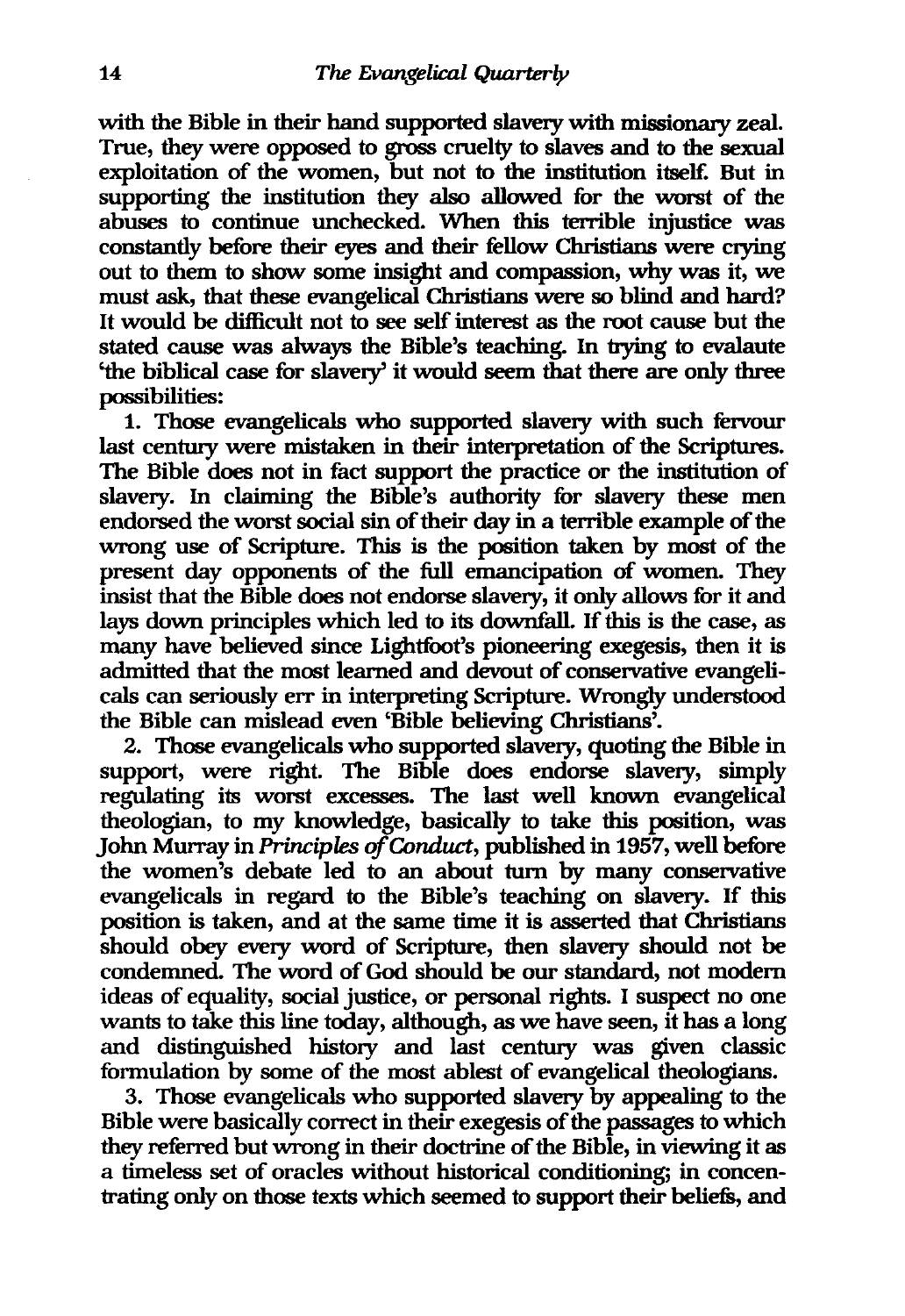in believing that every word of Scripture has to be obeyed whatever the situation.

None of these options offers a great deal of encouragement to the present day conservative evangelical opponents of women's emancipation. If the first possibility is endorsed, then it is admitted that evangelicals with the very highest doctrine of Scripture can wrongly interpret it. They can build a weighty theological position based on the Bible, drawing on many texts, even some from the moral law, but be totally mistaken. If the second possibility is endorsed, then it is admitted that the Bible can at least at one level approve behaviour allowable at one point in history and not at another. In other words it can be quoted to prove things which are no longer acceptable in Christian ethics. If the third possibility is endorsed, then it is admitted that the doctrine of Scripture, given classic definition by these southern evangelicals, can no longer be embraced as it was formulated. We can still hold to a high doctrine of the divine inspiration of Scripture but we cannot hold that this means every word in the Bible is literally the timeless, always authoritative word of God, or that the Bible always speaks with only one voice on important matters. 49 Each of us must chose one of these options. Honesty demands that we 'come clean' and admit where we stand. When this is done, and only then, can a open and forthright discussion take place on the force of those texts which are quoted to 'prove' that the Bible endorses the permanent subordination of women. The three options outlined in regard to slavery are the same options on the table as we discuss the Bible's teaching on the status and role of women.

If the third option explains the situation best of all, then something more needs to be said about how to avoid making the same mistakes with the Bible that these conservative evangelical supporters of slavery made. These men appealed to the Bible as if it were a set of timeless oracles or propositions not recognising that in fact it reflected the culture of its authors and their presuppositions at least to some degree. In doing this they ascribed divine authority to the historically limited insights of the biblical authors on a matter such as slavery, failed to note that on most issues addressed by the Bible various answers are given to complex questions and missed the fact that the slavery they were supporting was a very different reality to

<sup>49</sup> See G. c. Berkouwer, *Studies* in *Dogmatics: HOly Scripture* (Grand Rapids: Eerdmans, 1977), especially 170-194. For earlier evangelical opinion which maintained a high view of Scripture but rejected the Warfieldian approach see chapters 7 and 8 in J. B. Rogers and D. K. McKim, *The Authority and Interpretation of the Bible* (San Francisco: Harper & Row), 1979.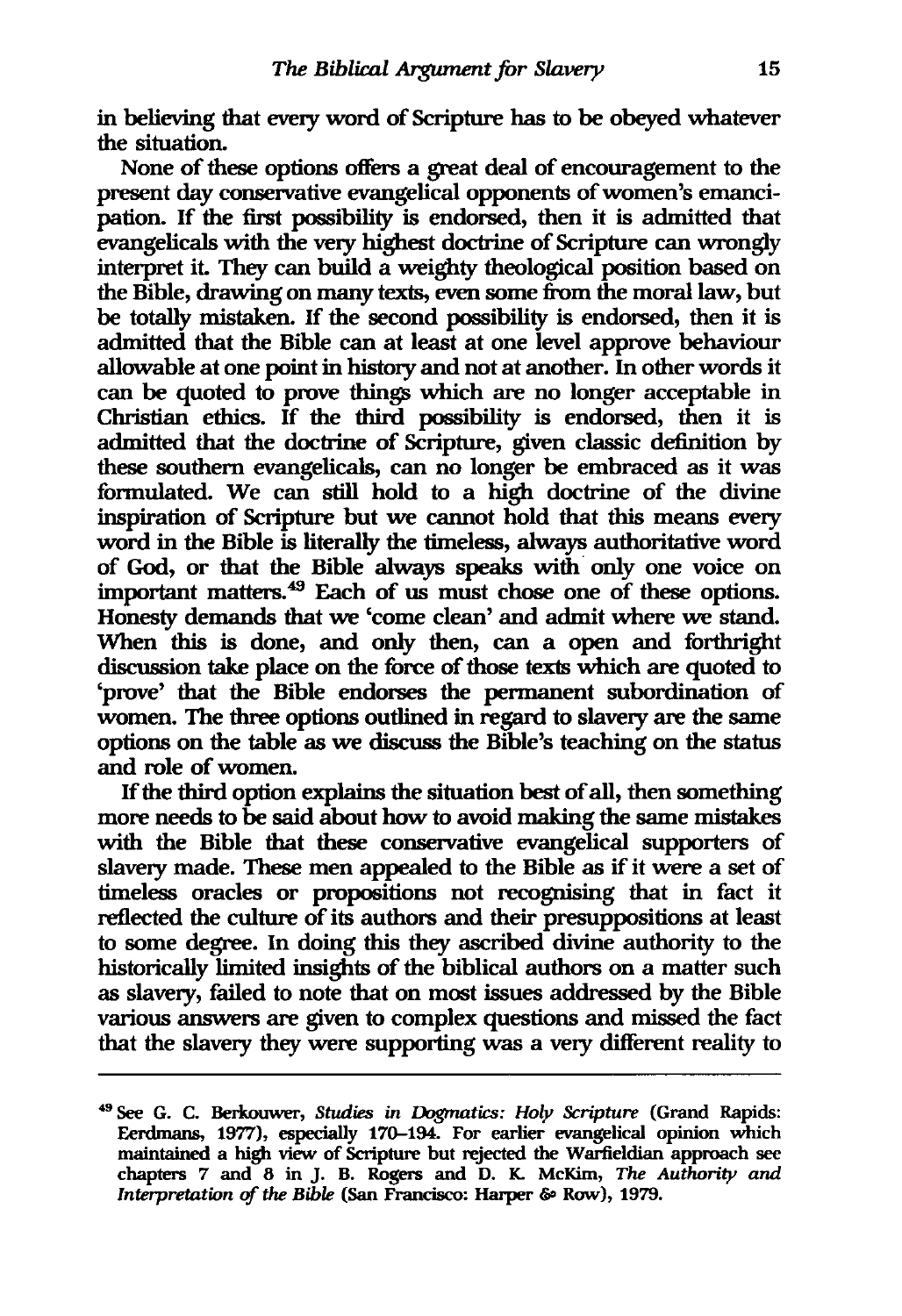that spoken about in the Bible.<sup>50</sup> In regard to slavery and the subordination of women the truth of the matter is that while the Bible supports both at one level, at another level there is a critique of both these oppressive structures. There are within Scripture great principles laid down dearly, for those with eyes to see, which point beyond the advice given to particular people at particular times on these matters. All human beings are made in the image and likeness of God and are therefore worthy of equal respect; all human beings share in the divine mandate to exercise authority in God's world (Gen  $1:28$ ); all human beings are loved by God (In  $3:16$ ); all Christians are to love their neighbour as themselves (Matt 22:39)-a thought which does not give much room for slavery or 'keeping women in their place'; all believers are one in Christ etc. Strangely those with the highest doctrine of Scripture are often the ones who find applying these truths the most difficult. Like the Pharisees they so concentrate on the letter of Scripture that they miss the spirit. When the Bible is read on the 'flat' as the supporters of slavery did, and the advocates of the permanent subordination do today, then the Bible becomes an irrefutable means to legitimate the status quo-a tool in the hands of those who hold power to maintain their privileges.

One final matter: although modern day opponents of women's emancipation insist that the Bible's teaching on slavery and the permanent subordination of women should not be equated, for the former is only passing advice regulating an existing social reality, while the latter is forever binding because it is based on an unchanging order of creation, the truth is the reverse. The biblical case for slavery is the counterpart of the case for the subordination of women, the only difference being that the case for slavery has far more weighty biblical support. There are two reasons for this. In the first place, the theology of slavery could be grounded in the moral law of God and via I  $\overline{T}$ im 6:1-3 on the teaching of Jesus whereas the subordination of women can only be grounded on a man made theory of static, created orders, an idea I have shown elsewhere the New Testament itself rejects.<sup>51</sup> And secondly, the slavery case is stronger because the internal biblical critique of slavery is less profound than that against the subordination of women. The fact that the Bible insists that all people are made in the image of God

<sup>&</sup>lt;sup>50</sup> Bartchy, op. cit., brings this out well. It is important to note that for example, colour did not necessarily divide slave and master in the ancient world, slavery was not always a pennanent state, and some slaves held positions of great responsibility, even high office. None of these things were so in southern USA last century.

<sup>51</sup> See my Created Woman (Canberra: Acorn, 1985).